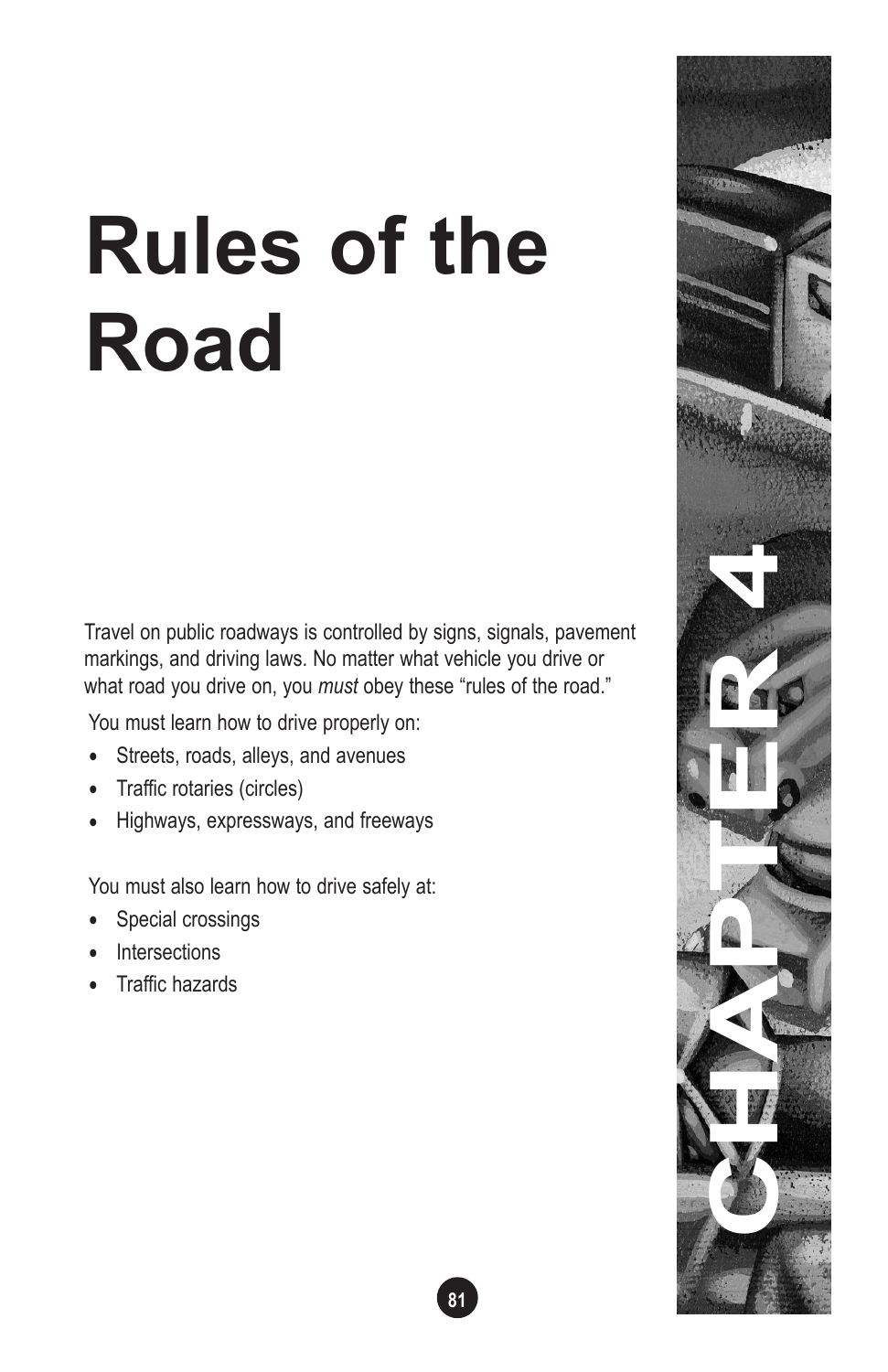# **Rules for Pedestrians**











**See Appendix E for color images of these signs.**

Pedestrians must remember the following rules:

- State law requires you to use a crosswalk when one is available. If an intersection has a traffic signal, press the button and wait for the **WALK** signal. Intersections with no push buttons automatically give **WALK** signals. Be patient!
- Do not cross if the signal says **DON'T WALK**.
- Before you cross a roadway, stop at the curb, look left, look right, and look left again for traffic. Do this even on a one-way street. Be alert while crossing. Be especially alert at intersections that allow motor vehicles to turn right on red.
- If you must enter the street from between parked cars, stop and look before crossing.
- You must use a sidewalk when one is available. When no sidewalk is available, you should walk on the shoulder **facing** traffic.
- Never walk along or across expressways, interstate highways, or turnpikes.
- Wear clothing with bright colors or reflective strips, especially at night.

## **Laws for Bicyclists and Motorists in the Presence of Bicyclists (as amended by Chapter 525 of the Acts of 2008)**

Bicyclists have the right to use all public ways in this state except limited access or express state highways where signs specifically prohibiting bicycles have been posted. When riding on public ways, bicyclists must obey the same basic traffic laws and regulations that apply to motor vehicle operators. The rules for bicycles (including amendments) are listed here.

As a bicyclist: (from Chap. 85, Section 11B)

- You can use the **full lane** anywhere, anytime, and on any street (except limited access or express state highways where signs specifically prohibiting bicycles have been posted), even if there is a bike lane.
- You must bike in the same direction as traffic unless otherwise indicated by signs or markings.
- You must stop at red lights and stop signs.
- You can keep to the right when passing a motor vehicle moving in the travel lane and you can move to the front of an intersection at stop lights.
- **108** • You must signal your intent by either hand to stop or turn. However, the signal does not have to be continuous or be made at all if both hands are needed for the bicycle's safe operation.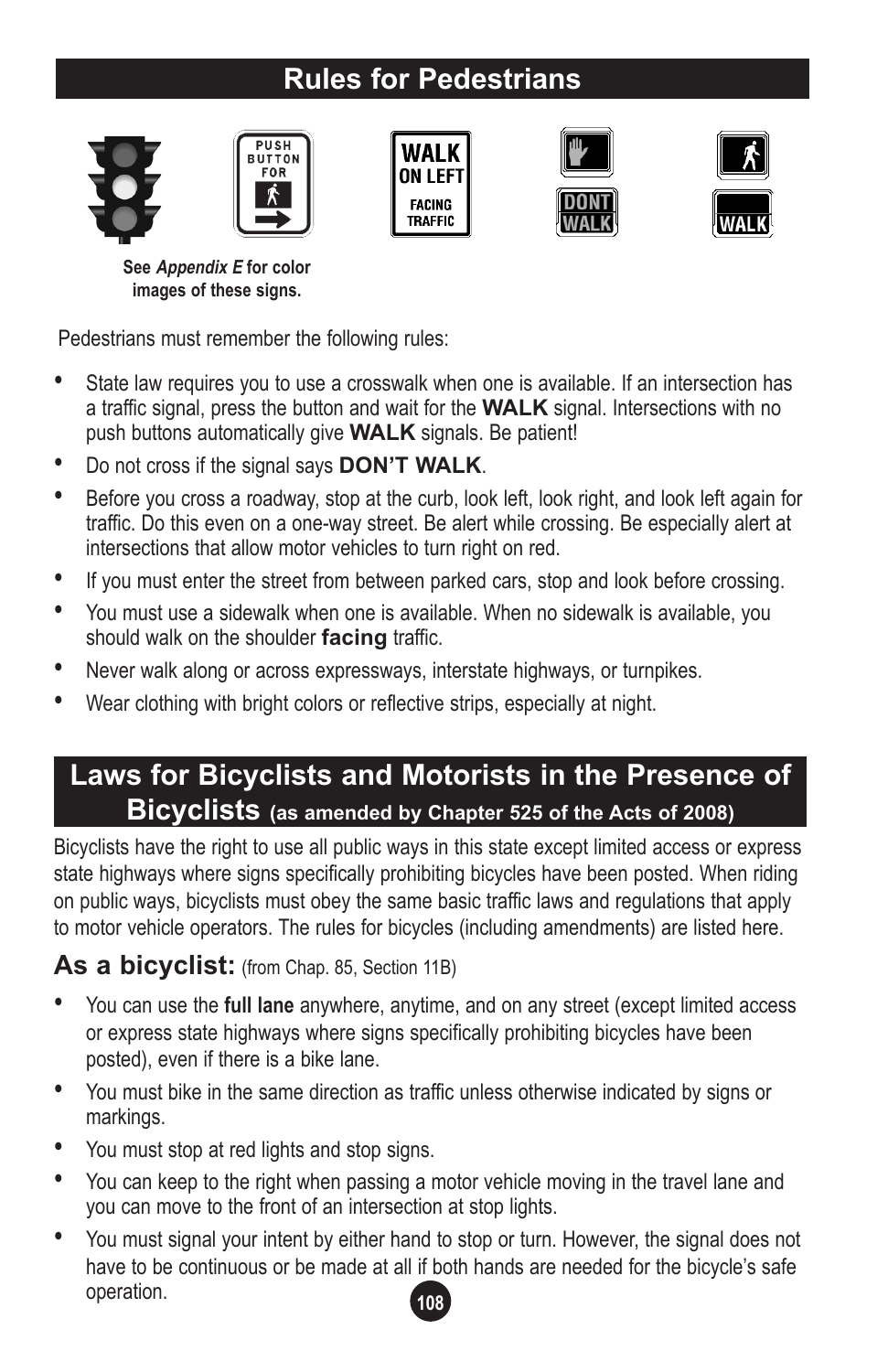- You can ride on sidewalks outside of business districts for safety unless banned locally.
- If on the sidewalk, you must yield to pedestrians and give an audible signal before overtaking or passing (no sirens or whistles).
- No more than two bicycles can be operated side-by-side. On a roadway with more than one lane in the direction of travel, bicyclists riding side-by-side must stay in one lane and not unnecessarily restrict a passing vehicle's ability to overtake you.
- You must maintain a safe distance from other bicyclists, especially when approaching intersections.
- You must slow down when approaching crosswalks, especially during heavy traffic.
- You must ride on or astride a permanent seat affixed to the bicycle. A passenger must also ride on a permanent seat attached to the bicycle or to a trailer towed by the bicycle.
- You cannot transport a person who is between one and four years old or who weighs 40 lbs. or less except in a "baby seat" attached to the bicycle. The person must be in a harness, be seated in an upright position, and their hands and feet must be protected from hitting the wheel spokes. A person can ride on or astride a seat on a tandem bicycle if the person can reach the pedals and handlebars. You cannot transport a child under the age of one year on a bicycle.
- A bicycle helmet approved by the U.S. Consumer Product Safety Commission must be worn by a bicycle operator or passenger under 16 years old. It must be secured to the person's head when the bicycle is operated on a public way or bicycle path, unless the passenger is secured in an enclosed trailer which protects his/her head.
- You must give an audible warning (other than a siren or whistle) when necessary to ensure safe operation.
- You can park your bicycle on a way or a sidewalk, but only if it does not obstruct vehicle or pedestrian traffic.
- You cannot let the bicycle be pulled by another vehicle and can only tow a bicycle trailer.
- You cannot carry any objects that would interfere with the safe operation of the bicycle and must keep one hand on the handlebars at all times.
- You must have a proper working brake system to stop from 15 MPH within 30 feet.
- From a half hour after sunset to a half hour before sunrise, you must have a white lamp in front visible from up to 500 feet and a rear facing red light or reflector visible up to 600 feet.
- From a half hour after sunset to a half hour before sunrise, you must have a reflector on each pedal or your ankles, or reflective material on yourself or on the bicycle. The reflectors must be visible up to 600 feet from all sides.
- Your handlebars cannot be set at a height above your shoulders while gripping them and you cannot extend the fork from its original manufacturer's design.
- You must report any crash involving personal injury and any crash involving property damage in excess of \$100 to the police in the municipality where it occurred.

In addition to the laws listed above, bicyclists should also do the following:

• Ride in a straight line so drivers and pedestrians know where to expect you.

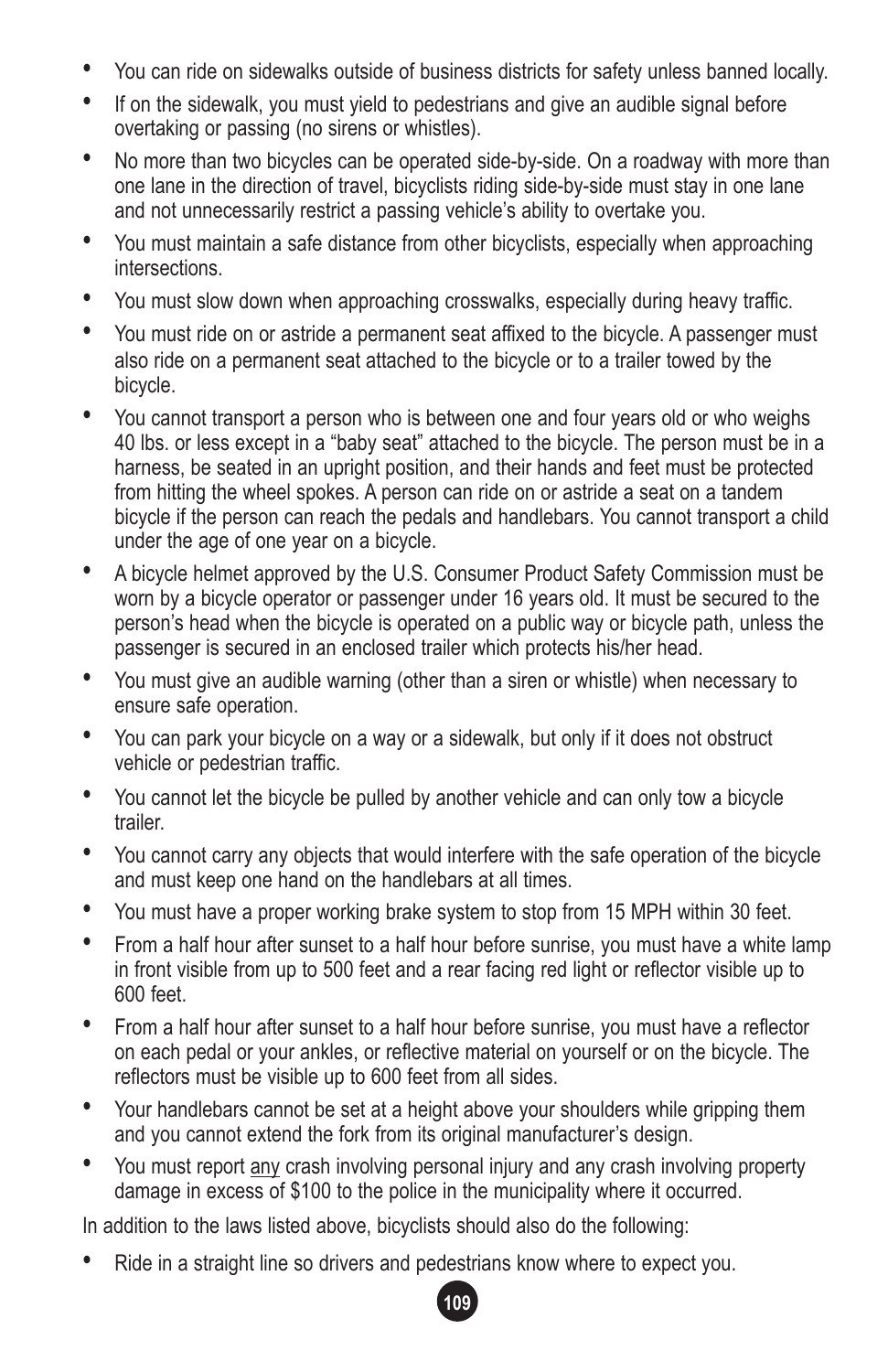- Ride at appropriate speeds on shared paths and streets. If riding on a sidewalk where it is legal, you must ride at a walking speed and yield to pedestrians.
- Put your phone away when biking. Do not text and bike.
- Yield to pedestrians. Be alert and prepared to stop for them.
- Slow down as you approach crosswalks.
- Ride outside of the "door zone" (at least three feet from parked cars) and watch for opening car doors.
- Give other bicyclists room. Pass other bicyclists on the left, not the right. Don't cut in front of other bicyclists who are stopped at an intersection.
- At intersections, assume drivers cannot see you. Slow down and try to make eye contact with the driver. Anticipate when drivers may turn. Don't try to race by a driver at an intersection. Maintain a safe speed.
- Give buses, trucks, and other large vehicles room and avoid riding next to them or passing them. They make wide turns, take time to come to a full stop, and have large blind spots. Be especially careful in the rear blind spot and don't assume the driver can see you. Never pass a moving tractor trailer on the right.
- Don't pass buses on the right. You might hit someone exiting the bus or get squeezed into the curb. If passing a bus on the left, pay attention and expect it to re-enter the lane.
- Do not wear headphones or earbuds in both ears while biking.

#### **As a motorist in the presence of bicycles:**

- **Do Not Cut-Off After Passing:** When passing a bicycle traveling in the same direction that is on your right, you must not return to the right until you have safely passed the overtaken bicycle. (Chap. 89, Sec. 2)
- **Do Not Make an Abrupt Turn After Passing:** When passing a bicycle near an intersection or driveway where you want to turn right, you cannot turn unless you are at a safe distance from the bicyclist and you can make the turn at a reasonable and proper speed. (Chap. 90, Sec 14)
- **Do Not Squeeze Bicycles in a Narrow Lane:** If a lane is too narrow to pass a bicycle at a safe distance, be **PATIENT** until you can safely use an adjacent lane or **WAIT** until it is safe to pass in the lane you share. (Chap. 89, Sec. 2) You should stay at least three feet away when passing.
- **Do Not Fail to Yield When Turning Left:** When turning left at an intersection or into an alley, private road, or driveway, you must yield the right of way to a vehicle approaching from the opposite direction, including a bicycle, if it is in the intersection or close enough to be an immediate hazard. (Chap. 90, Sec 14)
- **Watch for Bicycles on Your Right:** Bicycles can legally ride to the right of motor vehicle traffic. The law says it is not a defense for a motorist causing a crash with a bicycle that the bicycle was to the right of other traffic. (Chap. 85, Sec 11B)
- **Do Not Open a Door Without First Looking:** Drivers and passengers can be fined up to \$100 for opening a vehicle door into an oncoming bicycle. (Chap. 90, Sec 14) Before opening your door, you should always check behind you to make sure that no bicyclists are approaching.

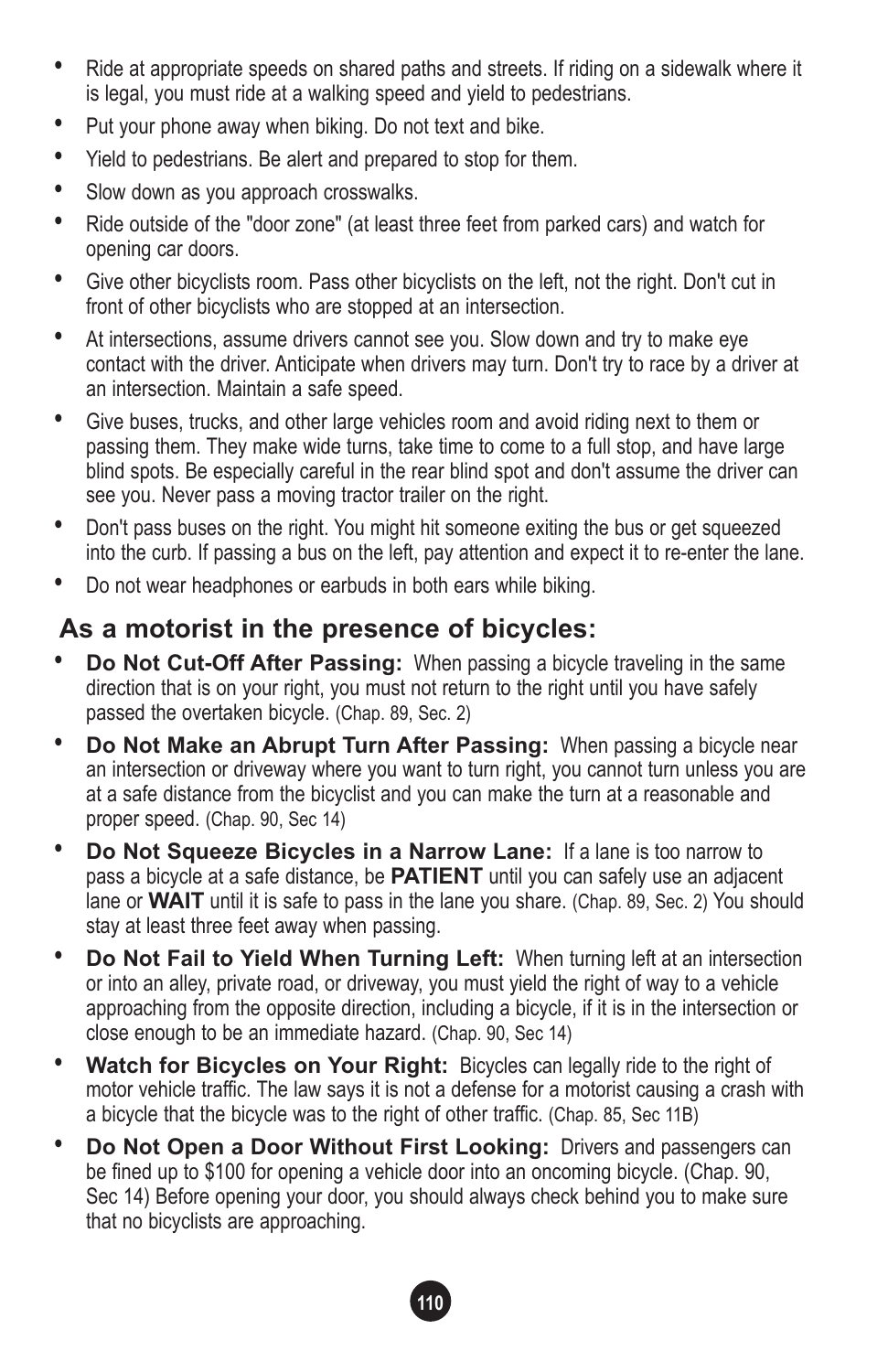- **Be aware that bicyclists can ride two bicycles side-by-side.** However, on a road with more than one lane in the direction of travel, they must stay in one lane. (Chap. 85, Sec. 11B)
- **Be aware that bicyclists Do Not Always Have to Signal Turns!** Bicyclists must signal their intent by either hand to stop or turn. However, the signal does not have to be continuous or be made at all if both hands are needed for the bicycle's safe operation. (Chap. 85, Sec. 11B)

**RIGHT** LANE

ශ්ර









**TO REQUEST** GRFFN WAIT  $\partial$ ON

**See Appendix E for color images of these signs.**

**About 75% of bicycle-related deaths and disabling injuries could have been prevented if riders wore a proper bicycle helmet.**

# **The Danger of Open Doors to Bicyclists**

Open vehicle doors pose a very serious threat to bicyclists. When opening a vehicle door, drivers and passengers are suggested to do the following:

- 1. Check your rear-view mirror.
- 2. Check your side-view mirror.
- 3. Open the door with your far hand (the hand farther from the door).

This is called the "Dutch Reach" method because it originated in the Netherlands. It forces your body to turn, which will better allow you to see approaching bicyclists. It also prevents the vehicle door from being opened too fast. This not only protects bicyclists, but can also prevent your door from being damaged or torn off by an approaching motor vehicle.



**The "Dutch Reach" method for opening vehicle doors.**

Bicyclists should ride at least three feet from parked cars to avoid doors, both on streets with and without bike lanes. This will keep bicyclists outside of the "door zone" and protect them from getting hit by opening vehicle doors.

## **Bicycle Boxes**

Bicycle boxes are pavement markings that are installed at intersections to allow bicyclists a safe way to turn when approaching a red light. Bicycle boxes are green and have an image of a bicyclist. At intersections, they are painted on the pavement before the crosswalk and they cover the entire travel lane.